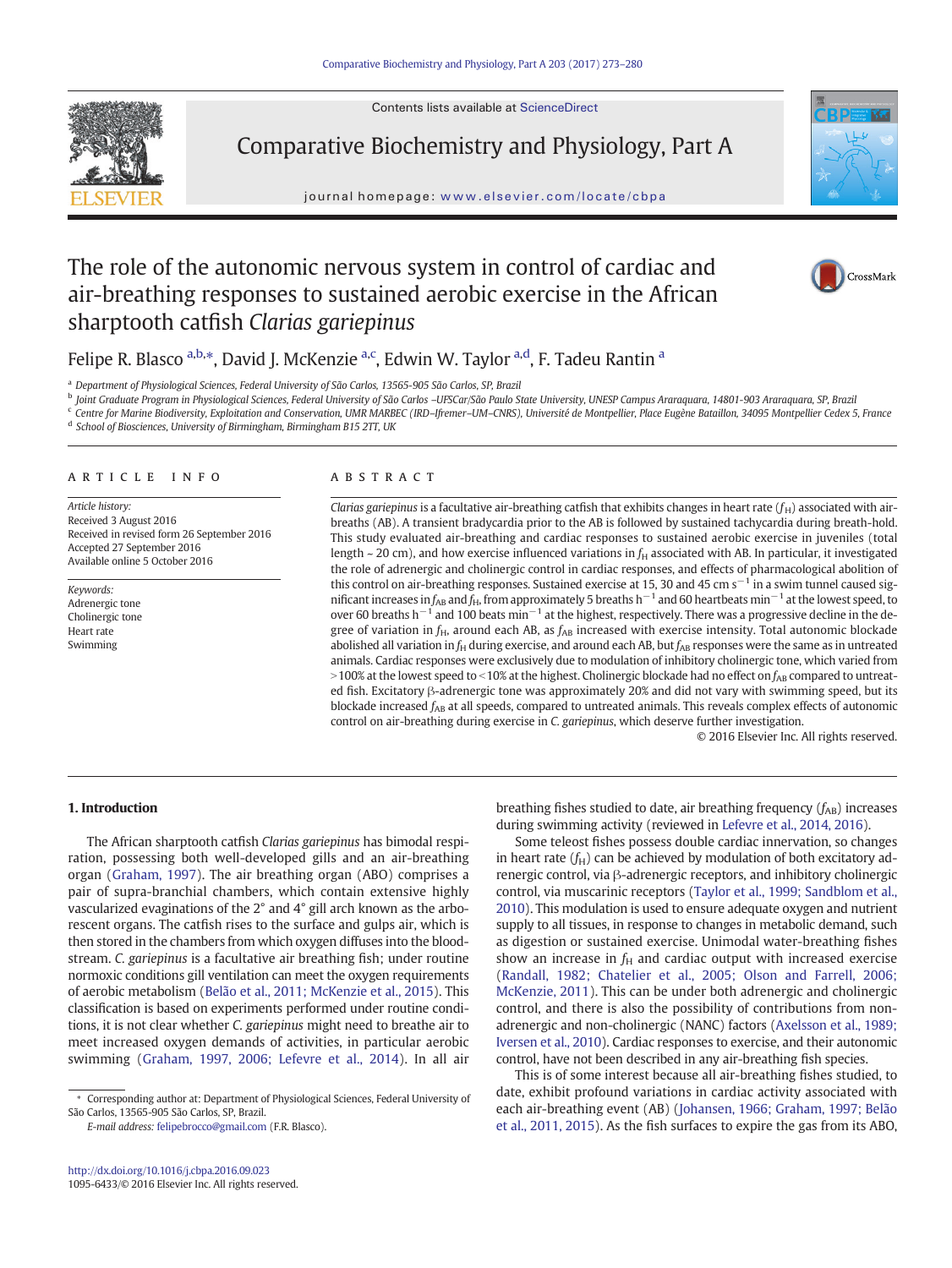it exhibits a transient bradycardia and then, after it has inspired fresh air, it exhibits a more sustained tachycardia. These variations in  $f_H$ around each AB event appear largely to be under inhibitory cholinergic control [\(Graham et al., 1995; McKenzie et al., 2007a; Iversen et al., 2011;](#page-6-0) [Teixeira et al., 2015](#page-6-0)). It has been suggested that they optimize  $O<sub>2</sub>$  uptake by the ABO [\(Johansen, 1966; Graham et al., 1995; Skals et al., 2006](#page-6-0)). This remains, however, to be proven, as pharmacological blockade of all cardiac autonomic control did not affect  $f_{AB}$  and rates of aerial oxygen uptake by the jeju Hoplerythrinus unitaeniatus in profound aquatic hypoxia [\(McKenzie et al., 2007a](#page-6-0)). Aerobic exercise may represent a means of investigating the functional significance of  $f_H$  modulation during air-breaths in bimodal fishes, as increased oxygen demands of exercise may require more effective oxygen uptake from the ABO.

Thus, the aim of this study was to evaluate the air-breathing and cardiac responses of C. gariepinus to sustained aerobic exercise. In particular, to investigate the role of adrenergic and cholinergic control in cardiac responses, and the effects of pharmacological abolition of this control on air-breathing responses. The hypotheses were that  $(1)$   $f_{AB}$ would increase with the intensity of exercise;  $(2) f_H$  would also increase with exercise and all related changes in  $f_H$  would be largely under inhibitory cholinergic control, and (3) pharmacological blockade of cardiac autonomic control would compromise the efficiency of air-breathing, leading to higher  $f_{AB}$  at any given level of aerobic exercise.

## 2. Materials and methods

# 2.1. Experimental animals

Juvenile C. gariepinus of unknown sex, with a mass of ~130 g and total length of ~20 cm were obtained from Piscicultura Polettini [\(www.](http://www.facebook.com/cesar.polettini))fa[cebook.com/cesar.polettini\)](http://www.facebook.com/cesar.polettini)) and transported to the Federal University of São Carlos (UFSCar), São Carlos (SP), Brazil. They were maintained in indoor tanks of 1000 l provided with a recirculating flow of biofiltered freshwater at 25 °C, under a natural photoperiod, for at least 1 month prior to experiments. They were fed ad libitum each day with commercial pellets (22% protein diet), but individuals were fasted for at least 48 h prior to the trials.

# 2.2. Animal preparation

Fish were anesthetized in a benzocaine solution (0.1 g  $l^{-1}$ ); predissolved in 3 ml of 70% ethanol. Once active gill ventilation had ceased, fish were placed ventral side up on a surgical table and their gills artificially ventilated with an aerated benzocaine solution (0.05 g l $^{-1}$ ). Fishes were fitted with electrocardiogram (ECG) electrodes as described previ-ously ([Belão et al., 2011](#page-6-0)). Briefly, one electrode  $(+)$  was inserted under the skin in a ventral position below the orobranchial cavity anterior to the heart, the second  $(-)$  inserted ventrally close to the pectoral fins, posterior to the heart. The electrodes were held in place with sutures. In addition, a polyethylene cannula (PE10) filled with a solution of 0.9% NaCl was inserted into the peritoneal cavity via a small incision, advanced towards the heart, and then fixed with sutures on the body wall, as described previously [\(McKenzie et al., 2007a; Iversen et al., 2010;](#page-6-0) [Teixeira et al., 2015\)](#page-6-0). The cannula and ECG wires were then brought round to the front of the dorsal fin, where they were held in place with a common suture, such that they trailed above the fish during swimming protocols. After surgery each fish was transferred to the swimming respirometer and allowed at least 24 h recovery in aerated water at a current flow of 10 cm  $s^{-1}$  (i.e. below half a body length  $s^{-1}$ ) at the experimental temperature of 25 °C.

# 2.3. Aerobic exercise protocols

Fish were exercised in a Steffensen-type swim-tunnel respirometer constructed of Plexiglas®, designed and built in the School of Biosciences, University of Birmingham, to exercise fish in a non-turbulent water flow with a uniform velocity profile (for details see [McKenzie](#page-6-0) [et al., 2007b\)](#page-6-0). The swim tunnel was modified to allow fish to breathe air during exercise, as described in [McKenzie et al. \(2012\).](#page-6-0) The anterior portion of the swim tunnel was shielded with black plastic sheeting to avoid visual disturbance to the catfish, which could, however, be observed from behind. Fish rested on the bottom with occasional gentle swimming movements, in particular when they rose up through the water column to take an air breath (AB).

On the morning of the swim trial, the current speed was raised to 15 cm s<sup>-1</sup>, which elicited gentle sustained swimming movements. The fish were maintained at this speed for 60 min, during which time they all took at least two air breaths (ab). The swimming speed was then increased to 30 cm  $s^{-1}$  for 15 min. At this speed, the catfish swam steadily and actively, with much more frequent AB. Swimming speed was then raised to 45 cm  $s^{-1}$  for 15 min, at which speed the catfish swam and breathed air vigorously. The swimming speeds were chosen to elicit sustained aerobic swimming, avoiding any potential anaerobic bursting activities and possibility of fatigue. Pilot experiments found that faster speeds (60 cm  $s^{-1}$ ) did cause bursting activities and could not be sustained, indicating that maximum aerobic swimming speed for this species, at the prevailing bodylength, lies somewhere between 2 and 3 bodylengths  $s^{-1}$ . The speed was then returned to 15 cm  $s^{-1}$  for 90 min, to ensure that the fish had returned to a steady state. Pilot experiments demonstrated that this interval was more than adequate to ensure that air-breathing and heart rate returned to frequencies observed at 15 cm  $s^{-1}$  prior to the test.

After this control trial, catfish were injected with drugs to elicit autonomic blockade, and then exposed to the same swimming protocol at 15, 30 and 45 cm s−<sup>1</sup> . Two series of drug injections were performed, each with a different sequence of β-adrenergic and cholinergic blockade, to evaluate possible interactions between adrenergic and choliner-gic tones [\(Altimiras et al., 1997](#page-6-0)). In group one ( $n = 9$ ) the fish were injected with 5 mg kg−<sup>1</sup> propranolol hydrochloride (dissolved in 0.5 ml saline) to cause β-adrenergic blockade, with 30 min allowed for the drug to exert its effects. They were then maintained at 15 cm  $s^{-1}$ for 60 min, during which time they all took at least two AB. Speed was then increased to 30 and subsequently to 45 cm  $s^{-1}$ , as described above. They were then returned to 15 cm  $s^{-1}$  for 90 min, to recover from exercise. At that point they were injected with a cocktail of 4 mg kg−<sup>1</sup> atropine sulfate and 2 mg kg−<sup>1</sup> propranolol hydrochloride (dissolved in 0.5 ml saline) to cause total autonomic blockade. After 30 min for the drugs to exert their effects, they were given the same swim protocol as described above. Group two  $(n = 9)$  were treated exactly as for Group 1 but, following the control swim, were injected with  $4 \text{ mg kg}^{-1}$  atropine sulfate to elicit cholinergic muscarinic blockade, followed by injection of 5 mg kg<sup> $-1$ </sup> propranolol hydrochloride and 2 mg kg<sup>−1</sup> atropine sulfate to attain double blockade. Drug doses were based upon previous studies on fishes (reviewed in [Altimiras et al.,](#page-6-0) [1997\)](#page-6-0), to elicit complete receptor saturation. All chemicals were obtained from Sigma- Aldrich [\(www.sigmaaldrich.com](http://www.sigmaaldrich.com/)).

# 2.4. Air breathing and heart rate frequencies

Air breathing frequency  $(f_{AB})$  was observed visually and then calculated in breaths  $h^{-1}$  based on the mean interval between AB. To record heart rate  $(f_H)$ , ECG electrodes were connected to an amplifier (Animal Bio Amp-ADInstruments, [www.adinstruments.com\)](http://www.adinstruments.com) of a data acquisition system (Power lab-ADInstruments). This system was connected to a computer and ECG was displayed and recorded throughout the protocol with ADInstruments Lab Chart 7 software. Care was taken to place an event marker on the ECG trace at the moment that the fish broke the surface to take an AB.

The routine  $f_H$  was calculated for both groups at all swim speeds based on the time incurred for 10 R-R intervals at the midpoint between two AB, then converted to beats min−<sup>1</sup> . Furthermore, AB events caused marked changes in  $f_H$  ([Belão et al., 2011; Teixeira et al., 2015\)](#page-6-0) and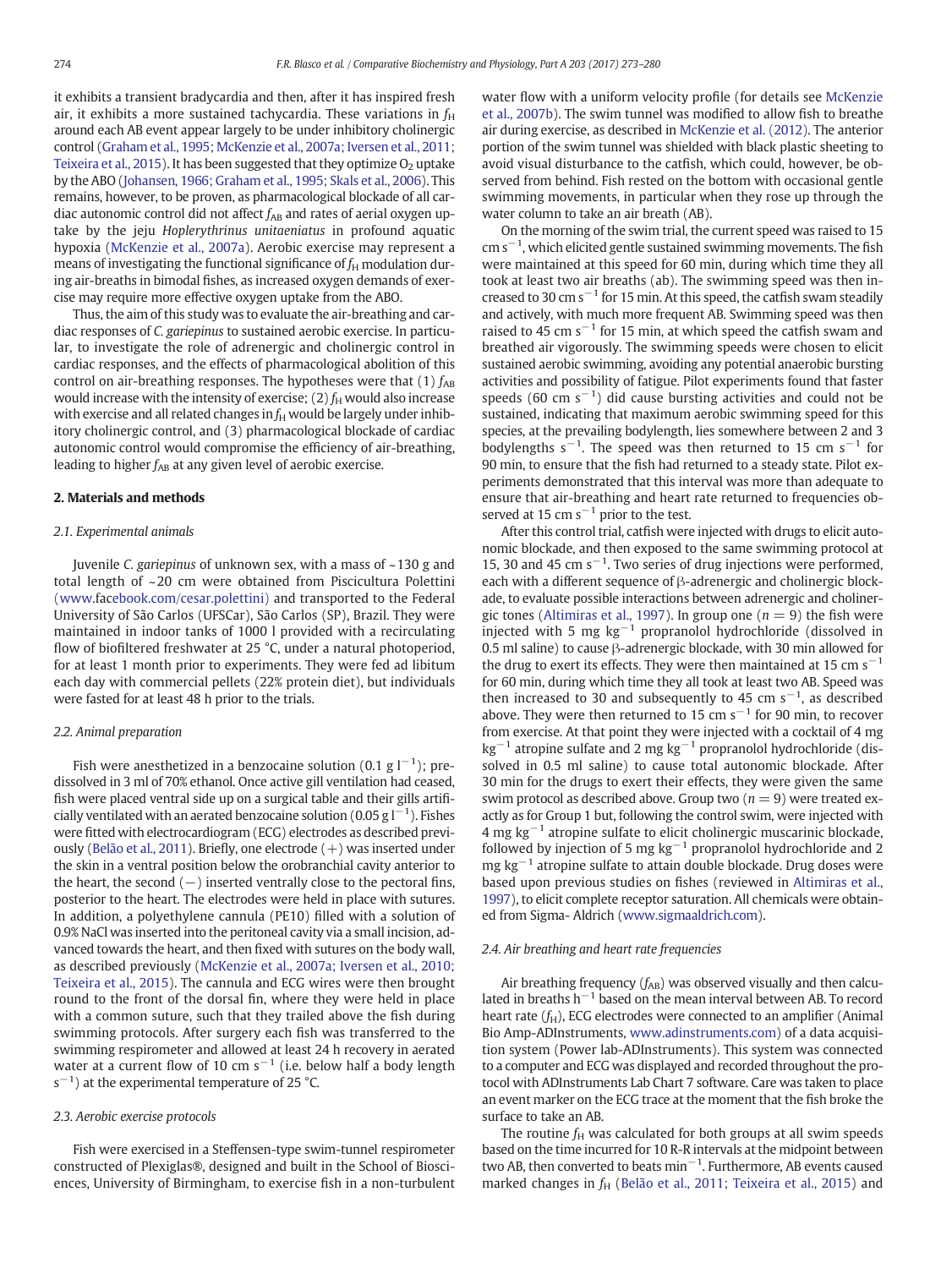instantaneous  $f_H$  was calculated for 10 beats before and after each AB ( $f_H$ ) Pre-AB and  $f_H$  Post-AB, respectively) for both groups at all swim speeds, based upon the relevant R-R intervals.

# 2.5. Calculation of adrenergic and cholinergic tones

The relative adrenergic and cholinergic tones were calculated based on R-R interval  $(1/f_H)$  as described by [Altimiras et al., \(1997\)](#page-6-0). When propranolol was injected before atropine:

$$
Adr(\%) = \frac{(R - R)_{\beta} - (R - R)_{\text{cont}}}{(R - R)_{0}} \times 100
$$

Chol 
$$
(\%) = \frac{(R-R)_\beta - (R-R)_0}{(R-R)_0} \times 100
$$

When atropine was injected before propranolol:

Chol(
$$
\%
$$
) =  $\frac{(R-R)_{\text{cont}} - (R-R)_{\text{musc}}}{(R-R)_0} * 100$ 

$$
Adr(\%) = \frac{(R - R)_0 - (R - R)_{\text{musc}}}{(R - R)_0} * 100
$$

where  $(R - R)_{\text{cont}}$  is the pulse interval of untreated fish and  $(R - R)_{0}$  is the pulse interval after complete autonomic blockade.  $(R - R)_{\beta}$  and  $(R - R)_{\text{musc}}$  are the pulse intervals after β-adrenoceptor and cholinergic muscarinic blockade, respectively. Chol(%) and Adr(%) are the cholinergic and adrenergic tones, in percent.

#### 2.6. Supporting pharmacological studies

To ensure that the doses of atropine and propranolol were effectively blocking cholinergic and adrenergic control of the heart in C. gariepinus, acetylcholine chloride (1 ml  $\text{kg}^{-1}$  of 10<sup>-4</sup> mol l<sup>-1</sup>) and then adrenaline (1 ml kg<sup>-1</sup> of 10<sup>-4</sup> mol l<sup>-1</sup> solution) were infused via the cannulae 1 h after infusion of the respective antagonists and resultant changes in ECG were recorded. Neither of the agonists elicited any alterations in  $f_H$ , confirming previous results using this same surgical and pharmacological protocol ([McKenzie et al., 2007a](#page-6-0)).

# 2.7. Statistical analyses

Data were tested for normality using Shapiro-Wilk test prior to parametric tests. Within each group, the influence of treatment on different variables ( $f_{AB}$ ,  $f_H$ , % action of tonus) was analyzed using two-way ANOVA for repeated measures with one factor being swim test (i.e. type of pharmacological blockade) and the repeated factor being swim speed. When a significant effect was observed, Holm-Sidak post-hoc tests were used to identify where differences among means occurred. Effects were considered statistically significant at  $P \le 0.05$ . Results are presented as means  $\pm$  SEM. All analyses were performed with Sigma Plot 13.0 (Systat Software Inc., [www.systat.org](http://www.systat.org/)).

#### 3. Results

3.1. Effects of sustained exercise and pharmacological blockade on air breathing

Sustained exercise elicited a significant increase in mean  $f_{AB}$  with swimming speed in C. gariepinus, within both groups for all swim tests (Table 1). After each swim test  $f_{AB}$  dropped very rapidly and remained low during the 90 min recovery period (data not shown). Mean  $f_{AB}$  at 15 cm  $s^{-1}$  was similar in the three sequential swim tests in both groups (Table 1).

In group 1, for the control test there was a significant increase in mean  $f_{AB}$  from 15 to 30 cm s<sup>-1</sup> but no further increase from 30 to 45 cm s<sup>-1</sup>. Following injection of propranolol, mean  $f_{AB}$  also increased as the fish increased speed from 15 to 30 and then 45 cm s<sup> $-1$ </sup>, and was significantly higher than the control values at 30 and 45 cm s<sup> $-1$ </sup> (Table 1). Following double blockade, mean  $f_{AB}$  once again increased as swim speed rose from 15 to 30 and then 45 cm s<sup>-1</sup>. At 30 cm s<sup>-1</sup>, mean  $f_{AB}$ of the double blocked fish was not different from either control or propranolol values but, at 45 cm  $s^{-1}$ , it was higher than for the control swim (Table 1). In group 2, mean  $f_{AB}$  increased progressively in all three sequential swim tests, as speed rose from 15 to 30 to 45 cm  $s^{-1}$ . Injection of atropine and then double blockade did not elicit any significant differences in mean  $f_{AB}$  compared to the control swim test (Table 1). After double blockade, however, mean  $f_{AB}$  at 45 cm s<sup>-1</sup> was lower than as measured after atropine alone (Table 1).

# 3.2. Effects of sustained exercise and pharmacological blockade on routine  $f_H$ , and associated autonomic tones

Within both groups, the control swim test was associated with a significant increase in mean  $f_H$  across all three speeds [\(Table 2](#page-3-0)). Furthermore, as soon as current speed was returned to 15 cm  $s^{-1}$  to recover from the control swim,  $f_H$  dropped very rapidly prior to the first drug injection (data not shown).

In group 1, injection of propranolol had no significant effect on mean  $f_H$  compared to the control swim test, at any speed, and there was still an incremental increase in  $f_H$  across the three sequential speeds. After double blockade mean  $f_H$  was very high and invariant across the three swim speeds [\(Table 2](#page-3-0)). In group 2, injection of atropine caused mean  $f_H$  to increase very significantly compared to the control swim test, and it was then invariant across all speeds. Subsequent double blockade caused mean  $f_H$  to decline significantly compared to atropine alone, but it was still significantly higher than the control test and remained invariant across all speeds ([Table 2](#page-3-0)).

Adrenergic tone was around 20% at all swim speeds, with no significant effect of swimming speed although it decreased to a mean value of about 10% at 45 cm s<sup> $-1$ </sup> in group 1 fish [\(Fig. 1](#page-3-0)). Cholinergic tone was high at the lowest swim speed and then declined progressively as swim speed increased ([Fig. 1\)](#page-3-0), indicating that the progressive increase in mean routine  $f_H$  with swim speed in the control swim tests [\(Table 2\)](#page-3-0) was due to a progressive removal of inhibitory cholinergic tone. Mean cholinergic tone was noticeably higher in Group 1 compared to Group 2, note that the two groups were studied sequentially.

Table 1

Air breathing frequency ( $f_{AB}$ : breaths·h<sup>-1</sup>) of Clarias gariepinus during exercise at three sustained speeds of swimming (15, 30 and 45 cm  $s^{-1}$ ).

|          |                                              | Swimming speed (cm $s^{-1}$ )                                 |                                                                           |                                                                                        |  |
|----------|----------------------------------------------|---------------------------------------------------------------|---------------------------------------------------------------------------|----------------------------------------------------------------------------------------|--|
|          |                                              | 15                                                            | 30                                                                        | 45                                                                                     |  |
| Group I  | Control<br>Propranolol<br>Double<br>Blockade | $4.9 + 0.9a$<br>$7.4 \pm 1.5^{\rm a}$<br>$5.7 + 2.1a$         | $31.6 \pm 3.8^{\rm b}$<br>$51.8 \pm 7.2^{b*}$<br>$43.1 + 22.2^b$          | $34.1 + 3.3^{b}$<br>$68.4 \pm 7.9$ <sup>c*</sup><br>$65.5 \pm 6.0$ <sup>c*</sup>       |  |
| Group II | Control<br>Atropine<br>Double<br>Blockade    | $4.5 + 0.8^{\rm a}$<br>$4.1 \pm 1.2^{\rm a}$<br>$5.7 + 0.8^a$ | $35.9 + 6.3^{b}$<br>$29.6 \pm 3.5^{\rm b}$<br>39,1 $\pm$ 6,0 <sup>b</sup> | $67.6 \pm 8.0^{\circ}$<br>$75.6 \pm 11.6$ <sup>ct</sup><br>54,9 $\pm$ 4,2 <sup>c</sup> |  |

Values are presented as mean  $\pm$  SEM;  $n = 9$  ( $P \le 0.05$ ). Different letters indicates significant difference between the swimming speeds at each protocol. (\*) indicates significant difference in relation to Control within each group at the same swimming speed. (†) indicates significant difference in relation to Double Blockade to within each group at the same swimming speed.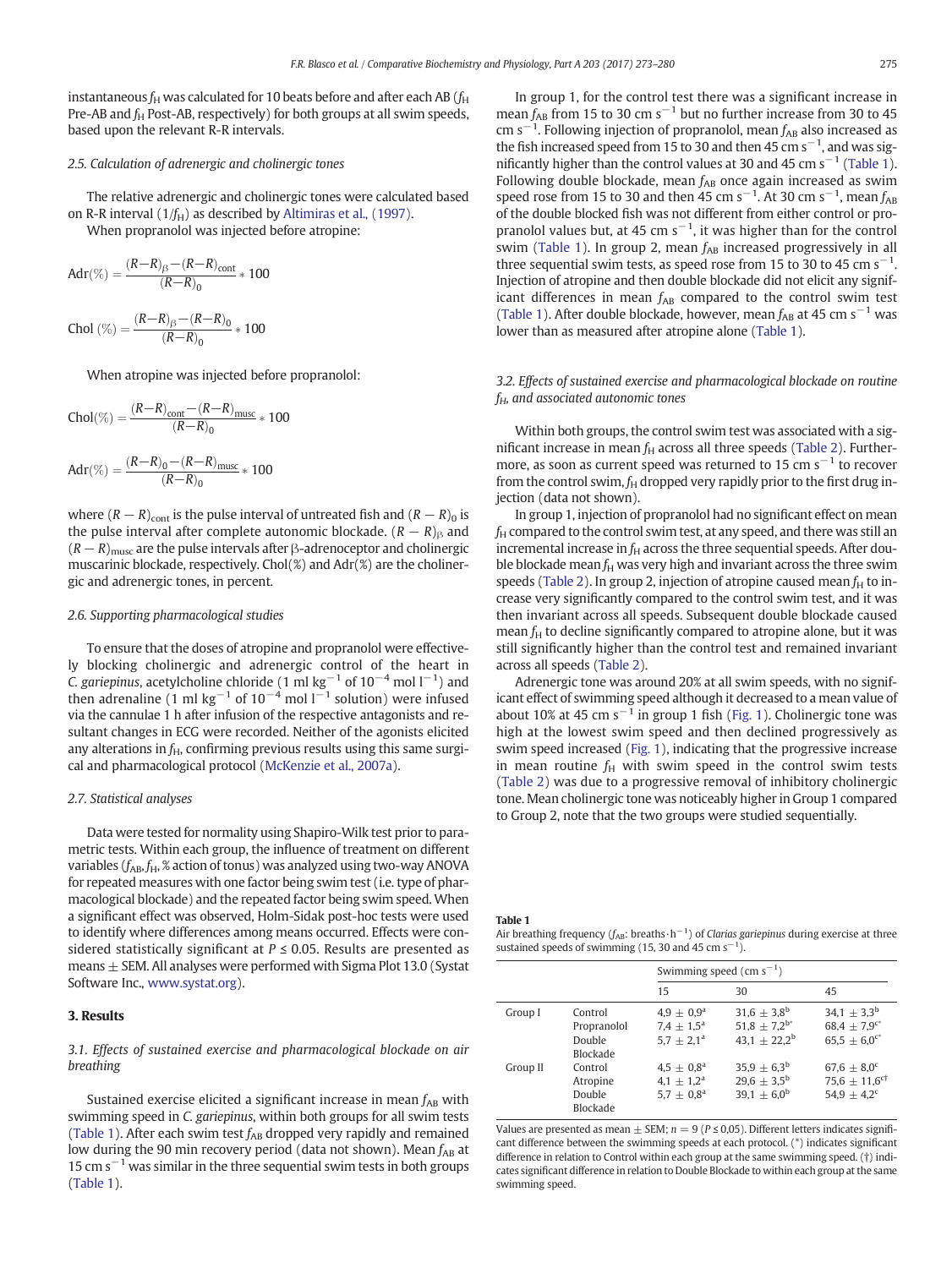#### <span id="page-3-0"></span>Table 2

Routine heart rate (Routine  $f_H$ : bpm) of Clarias gariepinus during exercise at three sustained speeds of swimming (15, 30 and 45 cm  $s^{-1}$ ).

|          |                                                       | Swimming speed $\text{(cm s}^{-1})$                                         |                                                                  |                                                                       |  |
|----------|-------------------------------------------------------|-----------------------------------------------------------------------------|------------------------------------------------------------------|-----------------------------------------------------------------------|--|
|          |                                                       | 15                                                                          | 30                                                               | 45                                                                    |  |
| Group I  | Control<br>Propranolol<br>Double                      | $53 + 3^{\rm a}$<br>$49 + 4^{a\dagger}$                                     | $72 + 4^b$<br>$67 + 4^{b\dagger}$                                | $87 + 6^{\circ}$<br>$80 + 3$ <sup>ct</sup>                            |  |
| Group II | Blockade<br>Control<br>Atropine<br>Double<br>Blockade | $95 + 5^{a*}$<br>$66 + 2^a$<br>$122 \pm 4^{a^{*}\dagger}$<br>$100 + 5^{a*}$ | $99 + 5^{a*}$<br>$93 + 4^b$<br>$122 + 3^{a+1}$<br>$101 + 7^{a*}$ | $102 \pm 5^{a*}$<br>113 $\pm 4^c$<br>$121 + 3^{11}$<br>$102 + 7^{a*}$ |  |

Values are presented as mean  $\pm$  SEM;  $n = 9$  ( $P \le 0.05$ ). Different letters indicate significant differences between the swimming speed at each protocol. (\*) indicates significant difference in relation to Control within each group at the same swimming speed. (†) indicates significant difference in relation to Double Blockade within each group at the same swimming speed.

# 3.3. Effects of sustained exercise and pharmacological blockade on  $f_H$  preand post-AB, and associated autonomic tones

In both groups, for the control swim [\(Fig. 2](#page-4-0)A and D), instantaneous  $f_H$ was stable for 10 beats before the breath, based on R-R interval. A transient bradycardia occurred over a single beat at the breath, followed by a clear tachycardia that remained relatively stable over the ensuing 10 beats ([Fig. 2A](#page-4-0) and D). The increase in  $f_H$  with swim speed was evident and appeared to be more marked for  $f_H$  Pre-AB than for  $f_H$  Post-AB [\(Fig. 2A](#page-4-0) and D).

Injection of propranolol caused a slight decline in  $f_H$  compared to the relevant control swim test [\(Fig. 2](#page-4-0)B) but the catfish continued to show the transient bradycardia for a single beat as they breathed air, followed by a sustained tachycardia [\(Fig. 2](#page-4-0)B). Injection of atropine, whether alone or in double blockade, abolished all changes in  $f_H$  associated with AB events ([Fig. 2](#page-4-0)C, E, F).

The calculations of autonomic tones revealed that, as observed for routine  $f_H$ , β-adrenergic tone was statistically invariant under all cir-cumstances [\(Fig. 3](#page-5-0)). As observed for routine  $f_H$  during swimming, any changes in  $f_H$  around AB events [\(Fig. 3A](#page-5-0), B, D) were a result of modulation of inhibitory cholinergic tone. That is, at 15 cm  $s^{-1}$ , inhibitory cholinergic tone declined between pre- and post-AB. The increase in swim speed to 30 and then 45 cm s<sup> $-1$ </sup> was associated with a sequential significant reduction in cholinergic tone before the AB, but not after the AB. At 30 cm s<sup>-1</sup>, cholinergic tone still declined significantly between pre- and post-AB, but this effect was no longer significant at 45 cm  $s^{-1}$  ([Fig. 3](#page-5-0)). Thus, cholinergic tone before the AB was progressively released as  $f_H$  increased with swim speed. After the AB, cholinergic tone was almost completely released. It was generally low and statistically similar across all speeds, with the mean value being extremely low at 45 cm  $s^{-1}$  in both groups, but especially in group 2 [\(Fig. 3\)](#page-5-0).

# 4. Discussion

The results revealed that sustained aerobic exercise stimulated significant increases in air breathing and heart rate, and affected the changes in heart rate associated with air- breathing events, in C. gariepinus. They also revealed that all changes in heart rate associated with swimming and airbreathing were due to modulation of inhibitory cholinergic tone.

#### 4.1. Air breathing responses to exercise and effects of autonomic blockade

The increase in  $f_{AB}$  with swimming speed presumably reflected a reflex response to meet the increased metabolic demands of exercise. Previous studies with bimodal fishes, such as Amia calva, Lepisosteus oculatus, Megalops cyprinoides, Gymnotus carapo and Pangasianodon hypophthalmus, reported the same pattern of response [\(Farmer and](#page-6-0) [Jackson, 1998; Seymour et al., 2007; McKenzie et al., 2012; Lefevre](#page-6-0) [et al., 2013, 2014\)](#page-6-0) but this study is the first to investigate how such responses might be linked to autonomic control of the heart.

Mechanisms of stimulation and regulation of  $f_{AB}$  during exercise in normoxic conditions are not yet known ([Lefevre et al., 2014\)](#page-6-0). One possible mechanism is a limitation to  $O_2$  extraction ( $EO_2$ ) by the gills [\(Packard, 1974\)](#page-6-0). [Belão et al. \(2011\)](#page-6-0) reported an  $EO<sub>2</sub>$  of around 49% in C. gariepinus in normoxic resting conditions, which is low compared with some unimodal species, such as Cyprinus carpio, Hoplias malabaricus and Oreochromis niloticus at 90%, 83% and 80%, respectively [\(Lomholt and Johansen, 1979; Rantin et al., 1992; Fernandes and Rantin,](#page-6-0) [1994](#page-6-0)). This greater ability to extract  $O<sub>2</sub>$  in unimodal fishes is usually associated with a relatively larger branchial respiratory surface area [\(Fernandes et al., 1994\)](#page-6-0). In many bimodal fishes the evolution of the ABO has been associated with a reduction in gill surface area [\(Graham, 1997\)](#page-6-0), which would reduce gill  $EO<sub>2</sub>$ . Even when compared with other bimodal species, like Hoplerythrinus unitaeniatus, Synbranchus marmoratus and Ancistrus chagresi, at 71%, 67% and 79%, respectively ([Eduardo et al., 1979; Graham, 1983; Oliveira et al., 2004](#page-6-0)), the  $EO<sub>2</sub>$  of C. gariepinus is relatively low.



Fig. 1. Autonomic tone on the heart of Clarias gariepinus at three different sustained swimming speed (15, 30 and 45 cm s<sup>-1</sup>). Black and white bars represent respectively, cholinergic and adrenergic tone action calculated from measured  $f_H$  at each swimming speed between air breaths. Different letters indicate significant differences between the proper tone at different swimming speeds. Values are mean  $\pm$  SEM;  $n = 9$  ( $P \le 0.05$ ).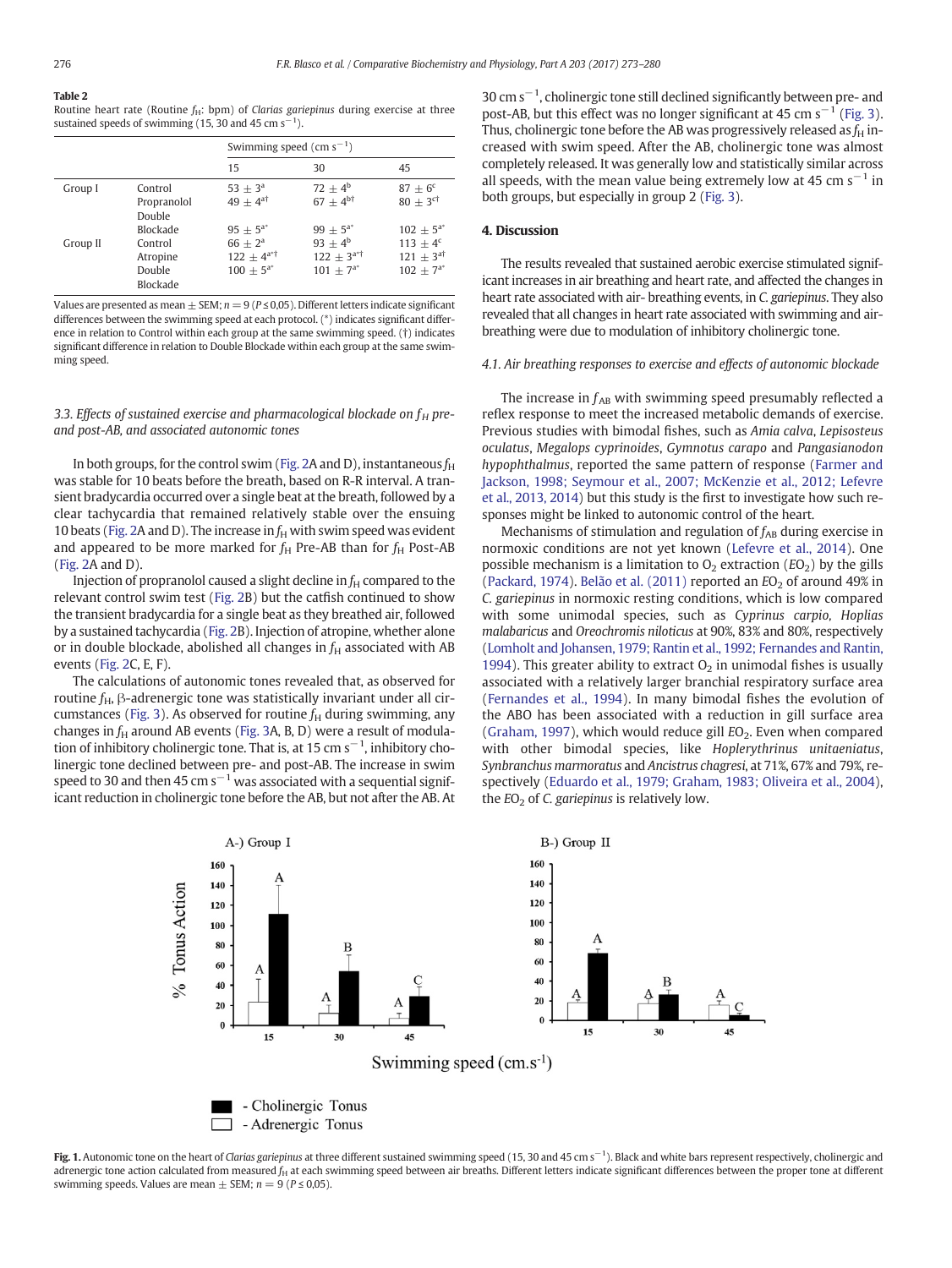<span id="page-4-0"></span>

Fig. 2. Instantaneous heart rate (beats min<sup>-1</sup>) in nine Clarias gariepinus in each experimental group, calculated from mean R-R interval over 10 heartbeats prior to and succeeding each air breath. The colours represent different swimming speeds: blue: 15 cm s<sup>-1</sup>; red: 30 cm s<sup>-1</sup>; purple: 45 cm s<sup>-1</sup>. The black arrow indicates the visual record of an air breath.

Thus, if the gills of C. gariepinus have a limited capacity for  $EO<sub>2</sub>$ , they may have to increase reliance on air-breathing to meet the increased metabolic demands of exercise. This argument, however, cannot explain why some air-breathing fishes increase air-breathing frequency during aerobic exercise even when they can, in fact, achieve the same aerobic scope and aerobic swimming performance using gill ventilation alone, if denied access to air [\(McKenzie et al., 2012; Lefevre et al., 2014,](#page-6-0) [2016\)](#page-6-0). Another possible mechanism underlying the increased AB frequency during sustained swimming could be a decrease in  $O<sub>2</sub>$  supply to the heart, an essential organ for performance of aerobic exercise [\(Graham and Farrell, 1990; Farrell and Clutterham, 2003](#page-6-0)). A reduction in venous blood  $PO<sub>2</sub>$ , due to increased extraction of oxygen by working skeletal muscle, may have stimulated  $O<sub>2</sub>$  chemoreceptors in the venous circulation, so stimulating  $f_{AB}$  [\(McKenzie et al., 2012; Lefevre et al.,](#page-6-0) [2014](#page-6-0)). In C. gariepinus there is evidence that these chemoreceptors are located mainly on the first gill arch but may occur in other places, including the ABO, which is an evagination of the gills [\(Belão et al., 2015](#page-6-0)).

It is very interesting that β-adrenergic blockade with propranolol caused higher  $f_{AB}$  when the catfish were swimming at 30 and 45 cm  $s^{-1}$ . This finding may reflect effects of propranolol on gill perfusion; adrenaline is known to cause branchial vasodilation while acetylcholine elicits branchial vasoconstriction, increasing vascular resistance [\(Johansen et al., 1968\)](#page-6-0). In rainbow trout Oncorhynchus mykiss, βadrenergic gill receptors vasodilate lamellar afferent arterioles, decreasing vascular resistance, therefore increasing perfusion of the respiratory surfaces ([Perry et al., 1985; Vermette and Perry, 1988\)](#page-6-0), increasing functional surface area and, consequently, the uptake of  $O<sub>2</sub>$  [\(Sundin and Nilsson,](#page-7-0) [2002](#page-7-0)). Furthermore, propranolol can reduce rates of gill ventilation in some unimodal fishes [\(McKenzie et al., 1995](#page-6-0)) and, in the bimodal H. unitaeniatus, β-adrenergic blockade in profound hypoxia caused rates of oxygen uptake from water to fall to zero [\(McKenzie et al., 2007a](#page-6-0)). Thus, β-adrenergic blockade in the catfish may have compromised gill perfusion and ventilation, so reducing rates of aquatic oxygen uptake, and increasing reliance on aerial oxygen uptake, and  $f_{AB}$ , during exercise.

It is also interesting that double blockade abolished this effect of propranolol in Group 1, returning air-breathing responses to the pattern observed in untreated animals, and that cholinergic blockade alone, in Group 2, had no effects on air-breathing responses to exercise. That is, although the data indicate that air-breathing activity can be sensitive to βadrenergic blockade, the mechanisms underlying the complex effects of the adrenergic versus cholinergic blockade require further investigation.

# 4.2. Cardiac responses and autonomic tones during exercise

The pharmacological blockades revealed a clear dominance of inhibitory vagal control on regulation of  $f_H$  during exercise. The cholinergic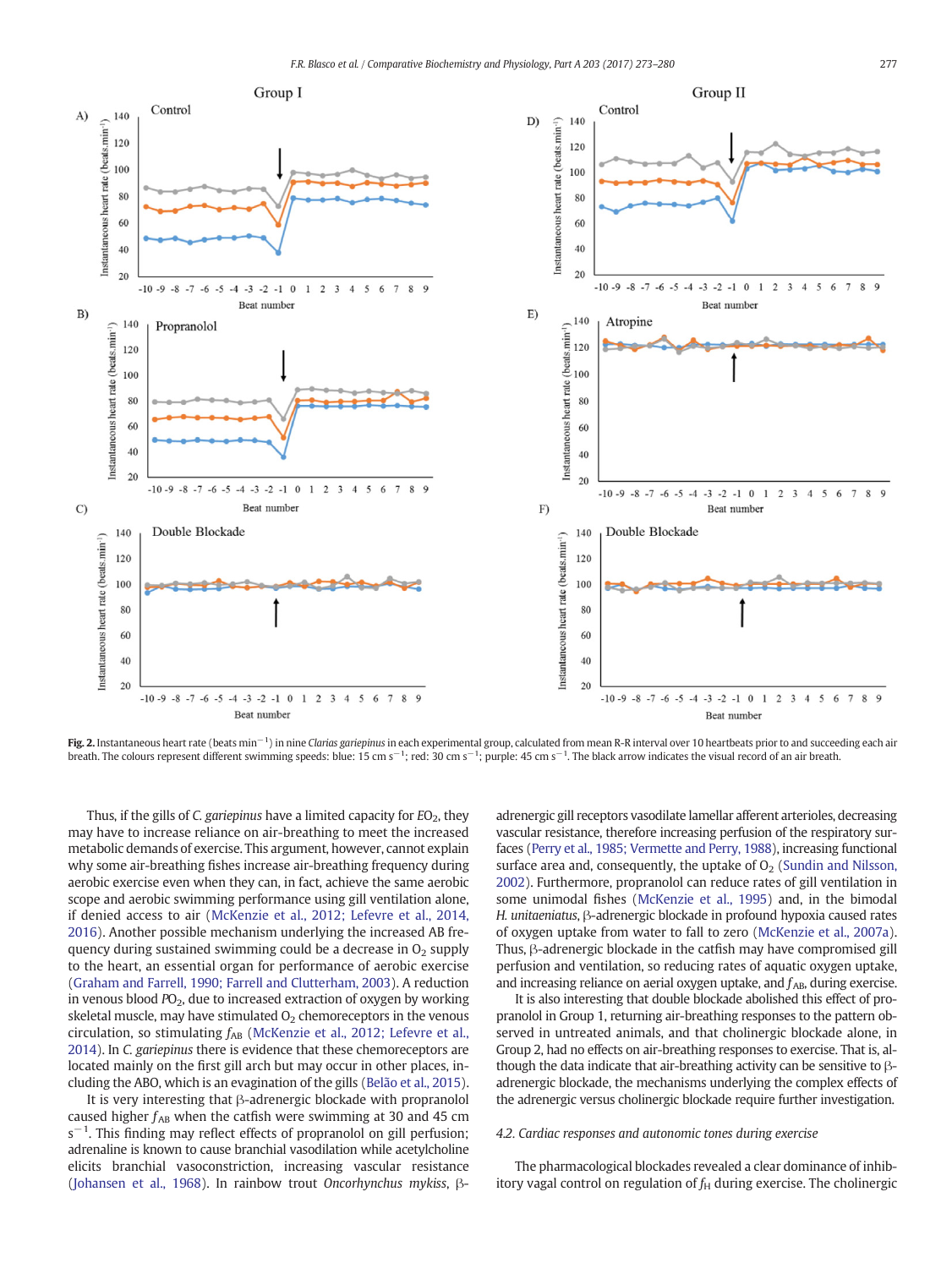<span id="page-5-0"></span>

Fig. 3. Autonomic tone on the heart of Clarias gariepinus both before and air breath (Pre-AB) and after an air breath (Post-AB) at three different sustained swimming speed (15, 30 and 45 cm s<sup>-1</sup>). Black and white bars represent respectively, cholinergic and adrenergic tone. Different letters indicate significant differences at Pre- or Post-conditions between the mean tones at different swimming speeds; (\*) indicates significant differences between mean Pre- and Post-tones at the same swimming speed. Values are mean  $\pm$  SEM;  $n = 9$  (P  $\leq$  0,05).

dominance over  $f_H$  under resting conditions, and the subsequent release of inhibition with increased swimming activity, have been reported in other fishes, like Dicentrarchus labrax, Carassius auratus, Gadus morhua, Pagothenia bernacchi and Protopterus annectens ([Cameron, 1979;](#page-6-0) [Axelsson and Nilsson, 1986; Axelsson et al., 1992; Iversen et al., 2010;](#page-6-0) [Sandblom et al., 2010\)](#page-6-0). A cholinergic dominance is not found in all species. [Axelsson et al. \(1989\)](#page-6-0) showed a role of increased stimulatory adrenergic tone contributing to a rise in  $f_H$  during exercise in Hemitripterus americanus. Although adrenergic tone did not change as  $f_H$  increased during exercise in C. gariepinus, a clear adrenergic tone was revealed when propranolol was administered after atropine, with a constant excitatory tone of about 20% at all swimming speeds. The injection of propranolol and removal of acceleratory β-adrenergic tonus in Group 1 fish did not cause a significant bradycardia, which contrasts with findings from unimodal water breathing fishes [\(Cameron, 1979;](#page-6-0) [McKenzie et al., 1995; Leite et al., 2009; Iversen et al., 2010](#page-6-0)). This may be due to an interaction of tones known as "compensatory demand" [\(Altimiras et al., 1997\)](#page-6-0), whereby adrenergic blockade caused a compensatory release of inhibitory cholinergic tone, such that  $f_H$  did not change significantly compared to the control group. That is, having a large vagal tone apparently provides scope for C. gariepinus to modulate  $f_H$  irrespective of any parallel adrenergic tone. The data also demonstrate clearly that there was no regulation of  $f_H$  by NANC factors during exercise, because after double blockade it remained invariant during the swim protocol.

It is not clear why Group 2 had a markedly lower cholinergic tone than Group 1. The two groups were studied sequentially, were from two separate cohorts and were studied in two different laboratories within the same building. Any of these factors could have contributed to the observed effect, in particular the second group was studied in a laboratory with a greater degree of disturbance than the first. This result was unforeseen and, in hindsight, it would of course have been preferable to investigate the two groups simultaneously and on the same cohort. Although this difference in tone cannot be explained at present, it does not affect the general conclusions of the study, as the pattern of  $f_{AB}$ and  $f_H$  responses to exercise were similar in both groups, with a progressive increases in air-breathing and a tachycardia, and loss of the degree of variation in  $f_H$  around each AB event, with all changes in  $f_H$  being under inhibitory cholinergic control.

C. gariepinus showed a cardiac response around each AB, characterized by a pre-breath bradycardia represented as a single missed heartbeat and a more sustained post-breath tachycardia, similar to observations in all bimodal fishes studied to date (e.g. [Belão et al.,](#page-6-0) [2015; Farrell, 1978; Johansen, 1966; McKenzie et al., 2007b](#page-6-0)).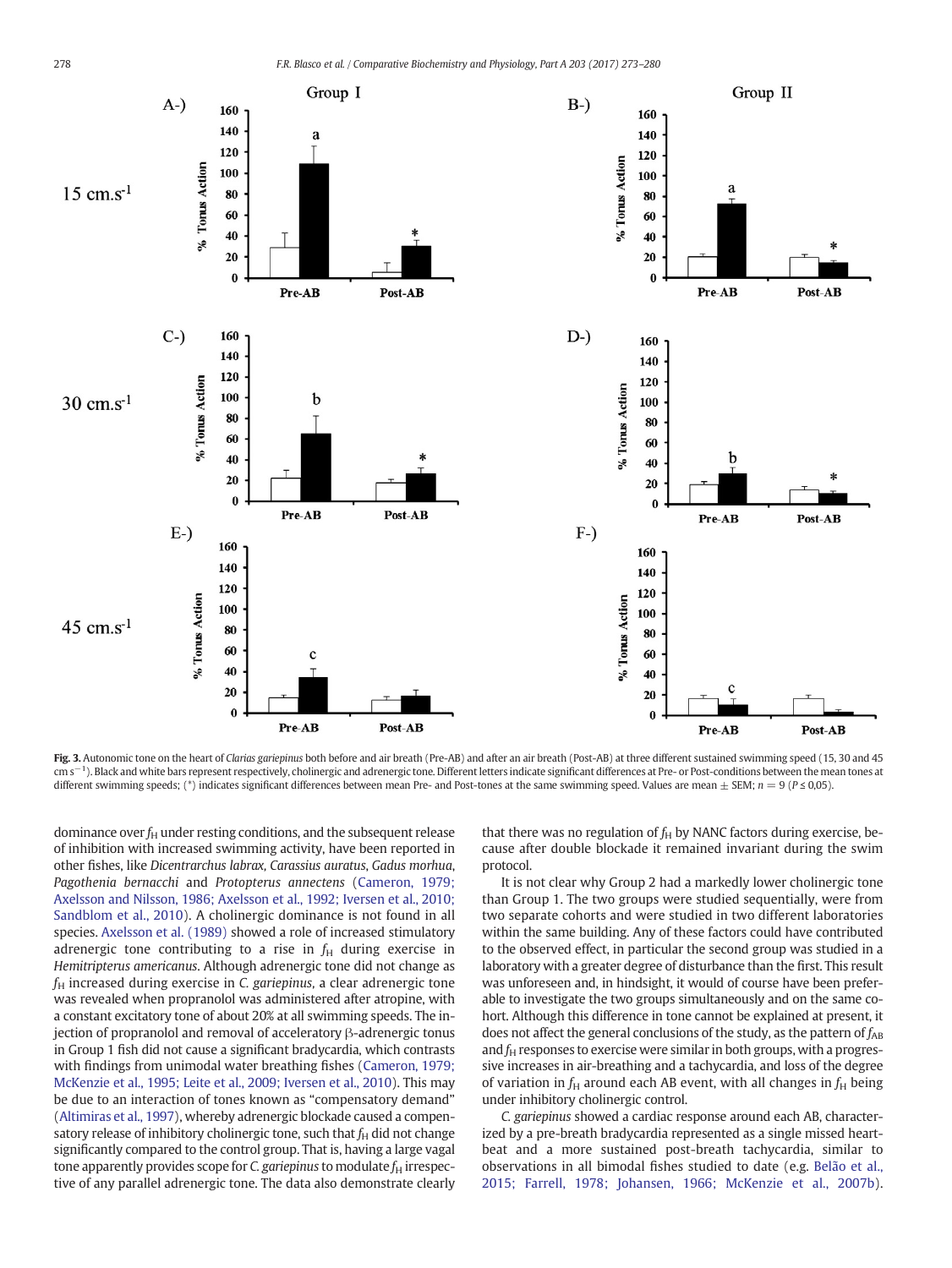<span id="page-6-0"></span>Cholinergic blockade raised heart rate and abolished the cardiac responses to surfacing in C. gariepinus, identifying parasympathetic control as the efferent arm of the response. It is only possible to speculate regarding the reflexogenic origins of this cardiac response, particularly as air breaths in the catfish were recorded visually so that the detailed temporal sequence of the surfacing event was not available. The prebreath cardiac interruption could be a response to overall postural change or the orobranchial movements that anticipate taking a breath while the onset of the post-breath tachycardia could be due to mechano-receptor stimulation during inflation or filling of the ABO, followed by stimulation of chemoreceptors in the ABO and cardiovascular system [\(Taylor and Wang, 2009; Taylor et al., 2014](#page-7-0)). This response appears largely to be under inhibitory cholinergic control in bimodal fishes (Graham et al., 1995; McKenzie et al., 2007b; Iversen et al., 2011; Teixeira et al., 2015). The present results confirm a complete vagal control over the changes of  $f_H$  around each AB in C. gariepinus, decreasing its activity after the event, while adrenergic tone remained constant.

It has been proposed that these variations in  $f_H$  around each AB serve to optimize ABO perfusion after the breath (Johansen, 1966; Skals et al., 2006), and so optimize oxygen uptake from it, especially in situations of high energetic demand (Farmer and Jackson, 1998; Graham et al., 1995). In fact, in C. gariepinus, increasing exercise intensity was associated with a decline in the degree of variation in  $f_H$  around each AB. Furthermore, there was no evidence that abolition of all autonomic control of the heart compromised the efficiency of air-breathing during exercise, as  $f_{AB}$  after total pharmacological blockade was not systematically higher than  $f_{AB}$  under control conditions. Total blockade did, of course, cause  $f_H$  to be very high under all circumstances, which may have obscured any beneficial effects of increasing  $f_H$  after an AB. Further work is, therefore, required to understand the functional significance of the changes in  $f_H$  associated with air-breathing in bimodal fishes.

#### Acknowledgements

This study was funded in part by the Brazilian National Council for Scientific and Technological Development — CNPq (400177/2011-0), The State of São Paulo Research Foundation — FAPESP (2012/24496-2 and 2015/22326-0) and CAPES (FRB Master fellowship). The authors are grateful to the Polletini Pisciculture for donating the sharptooth catfish.

#### References

- Altimiras, J., Aissaoui, A., Tort, L., Axelsson, M., 1997. Cholinergic and adrenergic tones in the control of heart rate in teleosts. How should they be calculated? Comp. Biochem. Physiol. Part A Physiol. 118, 131–139. http://dx.doi.org[/10.1016/S0300-](http://dx.doi.org/10.1016/S0300-9629(96)00402-1) [9629\(96\)00402-1](http://dx.doi.org/10.1016/S0300-9629(96)00402-1).
- Axelsson, M., Nilsson, S., 1986. [Blood pressure control during exercise in the Atlantic cod,](http://refhub.elsevier.com/S1095-6433(16)30224-0/rf0010) Gadus morhua[. J. Exp. Biol. 126, 225](http://refhub.elsevier.com/S1095-6433(16)30224-0/rf0010)–236.
- Axelsson, M., Driedzic, W.R., Farrell, A.P., Nilsson, S., 1989. Regulation of cardiac output and gut blood flow in the sea ravenHemitripterus americanus. Fish Physiol. Biochem. 6, 315–326. http://dx.doi.org[/10.1007/BF01881686](http://dx.doi.org/10.1007/BF01881686).
- Axelsson, M., Davison, W., Forster, M.E., Farrell, A.P., 1992. [Cardiovascular responses of the](http://refhub.elsevier.com/S1095-6433(16)30224-0/rf0020) [red-blooded antarctic](http://refhub.elsevier.com/S1095-6433(16)30224-0/rf0020) fishes Pagothenia bernacchii and P. borchgrevinki. J. Exp. Biol. [167, 179](http://refhub.elsevier.com/S1095-6433(16)30224-0/rf0020)–201.
- Belão, T.C., Leite, C.A.C., Florindo, L.H., Kalinin, A.L., Rantin, F.T., 2011. Cardiorespiratory responses to hypoxia in the African catfish, Clarias gariepinus (Burchell 1822), an airbreathing fish. J. Comp. Physiol. B. 181, 905–916. http://dx.doi.org[/10.1007/s00360-](http://dx.doi.org/10.1007/s00360-011-0577-z) [011-0577-z](http://dx.doi.org/10.1007/s00360-011-0577-z).
- Belão, T.C., Zeraik, V.M., Florindo, L.H., Kalinin, A.L., Leite, C.A.C., Rantin, F.T., 2015. Control of cardiorespiratory function in response to hypoxia in an air-breathing fish, the African sharptooth catfish, Clarias gariepinus. Comp. Biochem. Physiol. -Part A Mol. Integr. Physiol. 187, 130–140. http://dx.doi.org[/10.1016/j.cbpa.2015.05.010.](http://dx.doi.org/10.1016/j.cbpa.2015.05.010)
- Cameron, J.S., 1979. [Autonomic nervous tone and regulation of heart rate in the gold](http://refhub.elsevier.com/S1095-6433(16)30224-0/rf0035)fish, Carassius auratus[. Comp. Biochem. Physiol. Part C Comp. Pharmacol. 63, 341](http://refhub.elsevier.com/S1095-6433(16)30224-0/rf0035)–349.
- Chatelier, A., McKenzie, D.J., Claireaux, G., 2005. Effects of changes in water salinity upon exercise and cardiac performance in the European seabass (Dicentrarchus labrax). Mar. Biol. 147, 855–862. http://dx.doi.org[/10.1007/s00227-005-1624-7](http://dx.doi.org/10.1007/s00227-005-1624-7).
- Eduardo, J., Bicudo, P.W., Johansen, K., 1979. Respiratory gas exchange in the airbreathing fish, Synbranchus marmoratus. Environ. Biol. Fish 4, 55–64. http://dx.doi.org/[10.1007/](http://dx.doi.org/10.1007/BF00005928) [BF00005928.](http://dx.doi.org/10.1007/BF00005928)
- Farmer, C.G., Jackson, D.C., 1998. [Air-breathing during activity in the](http://refhub.elsevier.com/S1095-6433(16)30224-0/rf0050) fishes Amia calva and Lepisosteus oculatus[. J. Exp. Biol. 201, 943](http://refhub.elsevier.com/S1095-6433(16)30224-0/rf0050)–948.
- Farrell, A.P., 1978. [Cardiovascular events associated with air breathing in two teleosts,](http://refhub.elsevier.com/S1095-6433(16)30224-0/rf0055) [Hoplerythrinus unitaeniatus](http://refhub.elsevier.com/S1095-6433(16)30224-0/rf0055) and Arapaima gigas. Can. J. Zool. 56, 953–958.
- Farrell, A.P., Clutterham, S.M., 2003. On-line venous oxygen tensions in rainbow trout during graded exercise at two acclimation temperatures. J. Exp. Biol. 206, 487–496. http://dx.doi.org[/10.1242/jeb.00100.](http://dx.doi.org/10.1242/jeb.00100)
- Fernandes, M.N., Rantin, F.T., 1994. Relationships between oxygen availability and metabolic cost of breathing in Nile tilapia (Oreochromis niloticus): aquacultural consequences. Aquaculture 127, 339–346. http://dx.doi.org/[10.1016/0044-](http://dx.doi.org/10.1016/0044-8486(94)90236-4) [8486\(94\)90236-4](http://dx.doi.org/10.1016/0044-8486(94)90236-4).
- Fernandes, M.N., Rantin, F.T., Kalinin, A.L., Moron, S.E., 1994. [Comparative study of gill di](http://refhub.elsevier.com/S1095-6433(16)30224-0/rf0070)[mensions of three erythrinid species in relation to their respiratory function. Can.](http://refhub.elsevier.com/S1095-6433(16)30224-0/rf0070) [J. Zool. 72, 160](http://refhub.elsevier.com/S1095-6433(16)30224-0/rf0070)–165.
- Graham, J.B., 1983. The transition to air breathing in fi[shes: II. Effects of hypoxia acclima](http://refhub.elsevier.com/S1095-6433(16)30224-0/rf0075)[tion on the bimodal gas exchange of](http://refhub.elsevier.com/S1095-6433(16)30224-0/rf0075) Ancistrus chagresi (Loricariidae). J. Exp. Biol. 102, [157](http://refhub.elsevier.com/S1095-6433(16)30224-0/rf0075)–173.
- Graham, J.B., 1997. [Air Breathing Fishes: Evolution, Diversity, and Adaptation. Academic](http://refhub.elsevier.com/S1095-6433(16)30224-0/rf0080) [Press, San Diego.](http://refhub.elsevier.com/S1095-6433(16)30224-0/rf0080)
- Graham, J.B., 2006. [Aquatic and aerial respiration. The Physiology of Fishes, pp. 85](http://refhub.elsevier.com/S1095-6433(16)30224-0/rf0085)–117. Graham, M.S., Farrell, A.P., 1990. [Myocardial oxygen consumption in trout acclimated to](http://refhub.elsevier.com/S1095-6433(16)30224-0/rf0090) [5 °C and 15 °C. Physiol. Zool. 536](http://refhub.elsevier.com/S1095-6433(16)30224-0/rf0090)–554.
- Graham, J.B., Lai, N.C., Chiller, D., Roberts, J.L., 1995. [The transition to air breathing in](http://refhub.elsevier.com/S1095-6433(16)30224-0/rf0095) fish[es. V. Comparative aspects of cardiorespiratory regulation in](http://refhub.elsevier.com/S1095-6433(16)30224-0/rf0095) Synbranchus marmoratus and Monopterus albus [\(Synbranchidae\). J. Exp. Biol. 198, 1455](http://refhub.elsevier.com/S1095-6433(16)30224-0/rf0095)–1467.
- Iversen, N.K., Dupont-Prinet, A., Findorf, I., McKenzie, D.J., Wang, T., 2010. Autonomic regulation of the heart during digestion and aerobic swimming in the European sea bass (Dicentrarchus labrax). Comp. Biochem. Physiol. A. Mol. Integr. Physiol. 156, 463–468. http://dx.doi.org[/10.1016/j.cbpa.2010.03.026.](http://dx.doi.org/10.1016/j.cbpa.2010.03.026)
- Iversen, N.K., Huong, D.T.T., Bayley, M., Wang, T., 2011. Autonomic control of the heart in the Asian swamp eel (Monopterus albus). Comp. Biochem. Physiol. A. Mol. Integr. Physiol. 158, 485–489. http://dx.doi.org[/10.1016/j.cbpa.2010.12.004](http://dx.doi.org/10.1016/j.cbpa.2010.12.004).
- Johansen, K., 1966. Air breathing in the teleost Symbranchus marmoratus. Comp. Biochem. Physiol. 18, 383–395. http://dx.doi.org[/10.1016/0010-406X\(66\)90196-4](http://dx.doi.org/10.1016/0010-406X(66)90196-4).
- Johansen, K., Lenfant, C., Hanson, D., 1968. [Cardiovascular dynamics in the lung](http://refhub.elsevier.com/S1095-6433(16)30224-0/rf0115)fishes. [Zeitschrift für vergleichende physiologie 59 \(2\), 157](http://refhub.elsevier.com/S1095-6433(16)30224-0/rf0115)–186.
- Lefevre, S., Wang, T., Huong, D.T.T., Phuong, N.T., Bayley, M., 2013. Partitioning of oxygen uptake and cost of surfacing during swimming in the air-breathing catfish Pangasianodon hypophthalmus. J. Comp. Physiol. B. 183, 215–221. http://dx.doi.org/ [10.1007/s00360-012-0701-8.](http://dx.doi.org/10.1007/s00360-012-0701-8)
- Lefevre, S., Domenici, P., McKenzie, D.J., 2014. [Swimming in air-breathing](http://refhub.elsevier.com/S1095-6433(16)30224-0/rf0125) fishes. J. Fish [Biol. 84, 661](http://refhub.elsevier.com/S1095-6433(16)30224-0/rf0125)–681.
- Lefevre, S., Bayley, M., Mckenzie, D.J., 2016. Measuring oxygen uptake in fishes with bimodal respiration. J. Fish Biol. 88, 1–26. http://dx.doi.org[/10.1111/jfb.12698.](http://dx.doi.org/10.1111/jfb.12698)
- Leite, C.A.C., Taylor, E.W., Guerra, C.D.R., Florindo, L.H., Belão, T.C., Rantin, F.T., 2009. [The](http://refhub.elsevier.com/S1095-6433(16)30224-0/rf0135) [role of the vagus nerve in the generation of cardiorespiratory interactions in a neo](http://refhub.elsevier.com/S1095-6433(16)30224-0/rf0135)tropical fish, the pacu, Piaractus mesopotamicus[. J. Comp. Physiol. A. 195, 721](http://refhub.elsevier.com/S1095-6433(16)30224-0/rf0135)–731.
- Lomholt, J.P., Johansen, K., 1979. [Hypoxia acclimation in carp: how it affects O uptake,](http://refhub.elsevier.com/S1095-6433(16)30224-0/rf0140) [ventilation, and O extraction from water. Physiol. Zool. 38](http://refhub.elsevier.com/S1095-6433(16)30224-0/rf0140)–49.
- McKenzie, D.J., 2011. Swimming and other activities | energetics of fish swimming. Encyclopedia of Fish Physiology. Elsevier Inc. http://dx.doi.org[/10.1016/B978-0-12-](http://dx.doi.org/10.1016/B978-0-12-374553-8.00151-9) [374553-8.00151-9](http://dx.doi.org/10.1016/B978-0-12-374553-8.00151-9).
- McKenzie, D.J., Taylor, E.W., Bronzi, P., Bolis, C.L., 1995. Aspects of cardioventilatory control in the Adriatic sturgeon (Acipenser naccarii). Respir. Physiol. 100, 45–53. http:// dx.doi.org/[10.1016/0034-5687\(94\)00121-F.](http://dx.doi.org/10.1016/0034-5687(94)00121-F)
- McKenzie, D.J., Campbell, H.A., Taylor, E.W., Micheli, M., Rantin, F.T., Abe, A.S., 2007a. The autonomic control and functional significance of the changes in heart rate associated with air breathing in the jeju, Hoplerythrinus unitaeniatus. J. Exp. Biol. 210, 4224–4232. http://dx.doi.org[/10.1242/jeb.009266.](http://dx.doi.org/10.1242/jeb.009266)
- McKenzie, D.J., Garofalo, E., Winter, M.J., Ceradini, S., Verweij, F., Day, N., Hayes, R., van der Oost, R., Butler, P.J., Chipman, J.K., Taylor, E.W., 2007b. Complex physiological traits as biomarkers of the sub-lethal toxicological effects of pollutant exposure in fishes. Philos. Trans. R. Soc. Lond. Ser. B Biol. Sci. 362, 2043–2059. http://dx.doi.org/[10.](http://dx.doi.org/10.1098/rstb.2007.2100) [1098/rstb.2007.2100](http://dx.doi.org/10.1098/rstb.2007.2100).
- McKenzie, D.J., Steffensen, J.F., Taylor, E.W., Abe, A.S., 2012. The contribution of air breathing to aerobic scope and exercise performance in the banded knifefish Gymnotus carapo L. J. Exp. Biol. 215, 1323–1330. http://dx.doi.org[/10.1242/jeb.064543](http://dx.doi.org/10.1242/jeb.064543).
- McKenzie, D.J., Belao, T.C., Killen, S.S., Rantin, F.T., 2015. To boldly gulp: standard metabolic rate and boldness have context-dependent influences on risk-taking to breathe air in a catfish. J. Exp. Biol. 218, 3762–3770. http://dx.doi.org/[10.1242/jeb.122903.](http://dx.doi.org/10.1242/jeb.122903)
- Oliveira, R.D., Lopes, J.M., Sanches, J.R., Kalinin, A.L., Glass, M.L., Rantin, F.T., 2004. Cardiorespiratory responses of the facultative air-breathing fish jeju, Hoplerythrinus unitaeniatus (Teleostei, Erythrinidae), exposed to graded ambient hypoxia. Comp. Biochem. Physiol. A. Mol. Integr. Physiol. 139, 479–485. http://dx.doi.org[/10.1016/j.](http://dx.doi.org/10.1016/j.cbpb.2004.10.011) [cbpb.2004.10.011](http://dx.doi.org/10.1016/j.cbpb.2004.10.011).
- Olson, K.R., Farrell, A.P., 2006. [The cardiovascular system. In: Evans, D.H., Claiborne, J.B.](http://refhub.elsevier.com/S1095-6433(16)30224-0/rf0180) [\(Eds.\), The Physiology of Fishes, 3rd Edn CRC Press, Boca Raton, pp. 119](http://refhub.elsevier.com/S1095-6433(16)30224-0/rf0180)–152.
- Packard, G.C., 1974. [The evolution of air-breathing in Paleozoic](http://refhub.elsevier.com/S1095-6433(16)30224-0/rf0185) Gnathostome fishes. Evolu[tion \(N. Y\). 28, 320](http://refhub.elsevier.com/S1095-6433(16)30224-0/rf0185)–325. Perry, S.F., Daxboeck, C., Dobson, G.P., 1985. [The effect of perfusion](http://refhub.elsevier.com/S1095-6433(16)30224-0/rf0190) flow rate and adren-
- [ergic stimulation on oxygen transfer in the isolated, saline-perfused head of rainbow](http://refhub.elsevier.com/S1095-6433(16)30224-0/rf0190) trout (Salmo gairdneri[\). J. Exp. Biol. 116, 251](http://refhub.elsevier.com/S1095-6433(16)30224-0/rf0190)–269.
- Randall, D.J., 1982. [The control of respiration and circulation in](http://refhub.elsevier.com/S1095-6433(16)30224-0/rf0195) fish during exercise and [hypoxia. J. Exp. Biol. 100, 275](http://refhub.elsevier.com/S1095-6433(16)30224-0/rf0195)–288.
- Rantin, F.T., Kalinin, A.L., Glass, M.L., Fernandes, M.N., 1992. Respiratory responses to hypoxia in relation to mode of life of two erythrinid species (Hoplias malabaricus and